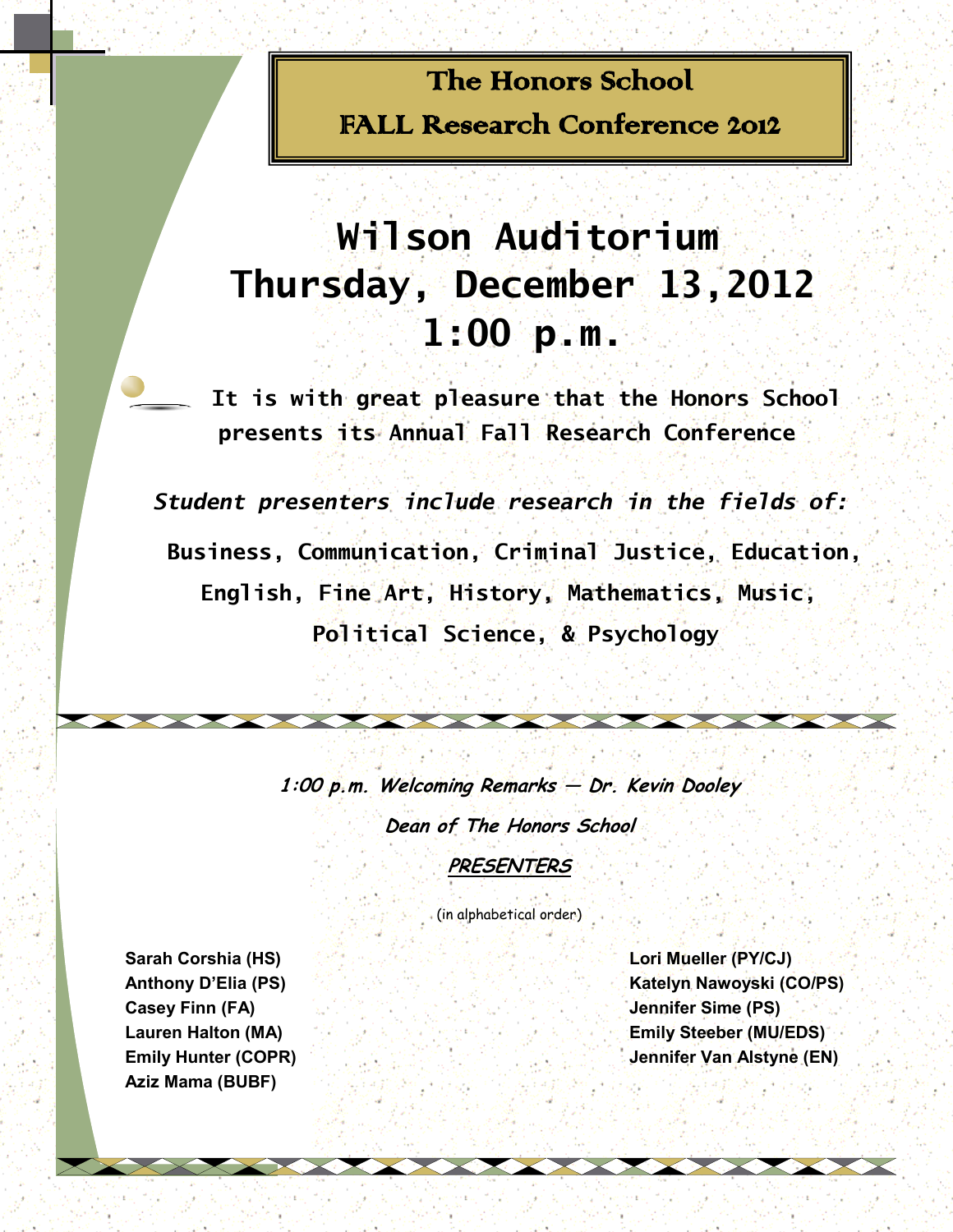**2**

### *PRESENTERS*

### **Sarah Corshia Chief Advisor: Dr. Maryanne Rhett**

### **Twentieth Century Nationalism within the United Kingdom**

Defining nations and nationalism has never been easy. Constant change marks the manner in which people understand their own nationalism, and it is especially highlighted by the transition from the idea of a more culturally identified nation to a modern political one. The implications of the changes that the theory has undergone is perhaps most interesting within the twentieth century United Kingdom. With the British Empire having effectively ending, the echoes of empire were reflected in the manner in which the United Kingdom transitioned from empire to nation. These reflections were not met with support from Scotland, Wales and Northern Ireland who desired their own unique self-identity, rather than one that was inherently English, and were willing to fight for such with their own unique forms of militant, cultural, and political nationalism.

### **Anthony D'Elia Chief Advisor: Dr. Joseph Patten Second Reader: Prof. Gregory Bordelon**

### **Moral Combat: The Legal Question of State Video Game Regulation**

As one of the most recently developed examples of new media, video games have come under scrutiny for the perceived negative impact some of its violent content can have on minors. In response to such beliefs, several states have attempted to pass legislation meant to involve the government in regulating the sale of violent video games in stores, all unsuccessfully. The recent Supreme Court case *Brown v. Entertainment Merchants Association* (2011) was important because it was the first time a case concerning video games appeared before the Supreme Court, allowing the Court to weigh in on whether or not video games merited First Amendment protection for the first time. This paper examines the concept of free and open expression, the application of obscenity law to not only video games but to various media, and the question of whether or not video games merit protection under the First Amendment; the paper also attempts to draw comparisons between video games and other media in terms of how the public has tried to regulate them. Further, a statistical analysis of the United States is conducted in an attempt to find out which factors, if any, contribute to some states attempting video game regulation, while others have not.

### **Casey Finn Chief Advisor: Prof. Karen Bright Second Reader: Prof. Pat Cresson**

### **The Tone of Type: How Typography Affects Perception**

Given the technologically advanced age of this society, most people are exposed to dozens of typefaces each day. Viewers see, acknowledge, and respond to the typefaces, but what in particular is causing this reaction? The fact that typefaces can make a design look different is not disputed, but it is why they feel different that complicates matters. Typography relates to people on an individual level, however it is also relevant to question whether as a society, people have similar typographic tendencies. It is the purpose of this thesis to reveal whether one's perception of typography is restricted to the individual, or if those who share similar societal and cultural norms respond comparably. The exposure and level of importance typography plays in today's society is also explored.

### **Lauren Halton Chief Advisor: Dr. David Marshall Second Reader: Dr. Susan Marshall**

### **Magic Squares of Squares**

In this project we investigate the existence or nonexistence of  $3\times3$  magic squares of squares. We suspect no examples exist, though this is not yet known for certain. We begin by providing alternative number theoretic proofs of some of the known divisibility restrictions on the entries. Then, building on the known divisibility restrictions, we are able to derive new additional restrictions concerning the entries' prime divisors. The hope is that by deriving sufficiently many divisibility restrictions on the entries, the existence of such a square becomes impossible.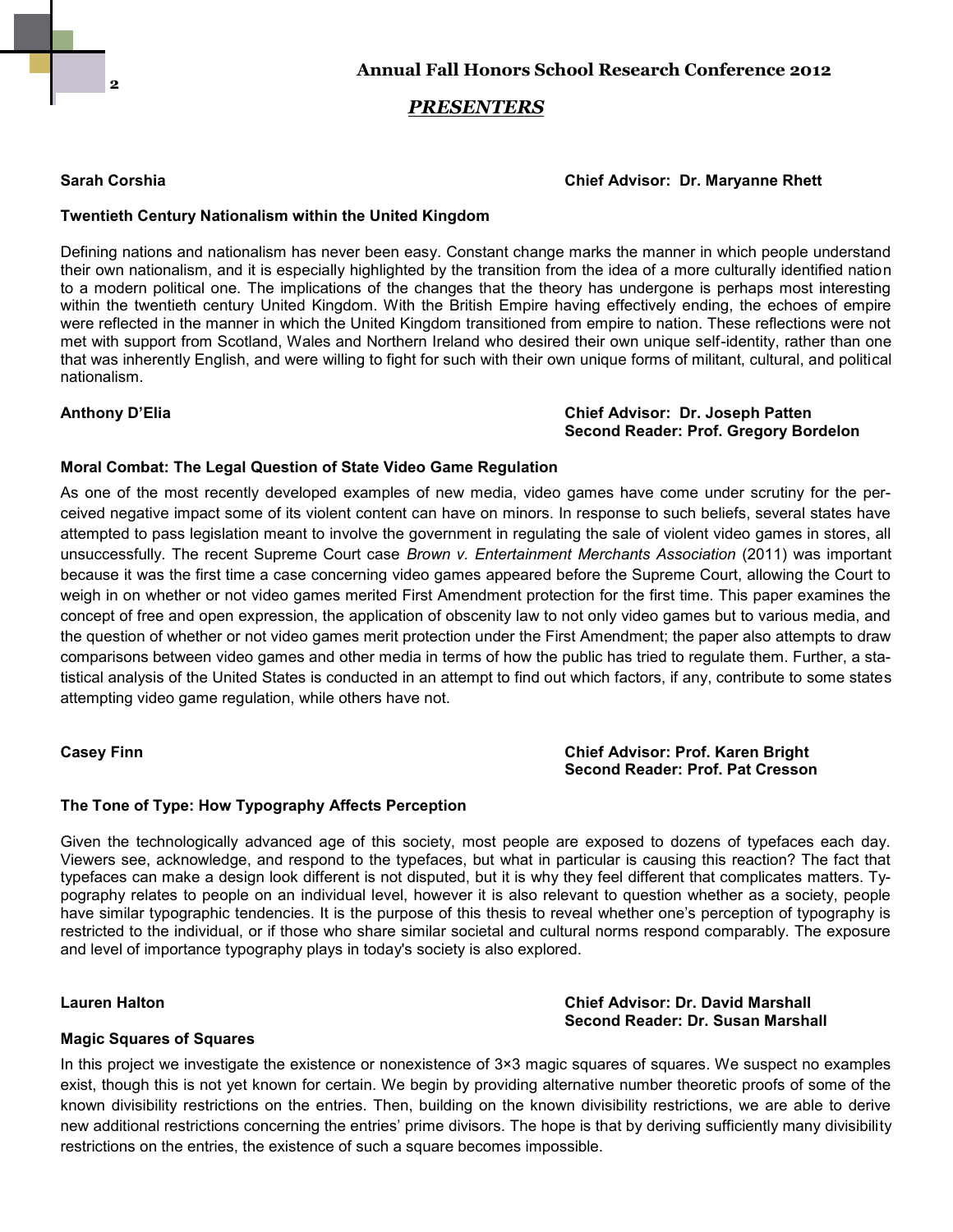**3**

### *PRESENTERS (cont.)*

### **Emily Hunter Chief Advisor: Prof. Shannon Hokanson Chief Advisor: Dr. Thomas Lamatsch Second Reader: Prof. Mary Harris**

### **It Is an Online World**

With an increase in methods of computer-mediated communication (CMC), the Internet has revolutionized traditional forms of communicating. Many researchers wonder if the use of CMC will replace interpersonal communication via traditional or face-to-face (FTF) outlets. Using the Uses and Gratifications perspective, an in-depth literature review of existing research on the motivations, communication behaviors, and relational impacts of CMC usage is explored. Following the literature review, a study to determine the following research questions is provided: (1) Does personality type influence communication behavior? (2) Are there unwritten rules in modern communication regarding acceptable communication outlet use in various situations? (3) Do demographic differences exist in communication outlet preference? (4) What behavioral patterns of CMC use exist among users, if any? Participants (N = 500) completed a survey to measure the above variables. Results of the study will be discussed, along with limitations and suggestions for future research.

### **Aziz Mama Chief Advisor: Dr. Stuart Dalton Second Reader: Dr. Thomas Lamatsch**

### **Ethics Unfettered: A Critique of Systematized Ethics**

This paper is a meta-ethical critique which seeks to address systematization in ethics as a philosophical methodology for moral reasoning. It is argued herein that ethical systems are subject to inherent flaws which prevent them from achieving the purported benefits of systematization. Namely, ethical systems are unable to create universal consensus in matters moral and are unable to create absolute moral truths independent of subjectivity which are universally applicable. This is the result of two flaws: the impossibility of universal consensus and the fallacy of absolute moral truths outside the realm of subjectivity. It is argued that as a result of these flaws systematized ethics ought not to be heavily relied upon as a methodology for moral reasoning. Rather, moral reasoning is an individual process linked to a person's reactive subjectivity. One does not need to rely on ethical systems but may instead act as an architect of the ethics of the future through rigorous examination of one's subjective self as it seeks to impose its will on the chaos surrounding humanity and from this chaos create moral meaning.

### **Lori Mueller Chief Advisor: Dr. Michele Grillo Second Reader: Dr. Gary Lewandowski**

### **College Students' Perceptions of Incarcerated Women**

The current study analyzes the degree to which participants' belief in a just world and empathy affect perceptions of incarcerated women. The independent variable will have four levels: record of arrest only, record of arrest and statistics, record of arrest and life story, and record of arrest and guided imagery. The dependent variables are parole decision, and if the participant feels incarcerated women deserve prison programs. The design of the experiment is a multi-group between subjects in which approximately 120 college students will participate. This research will aid in the funding and development of prison programs for women.

### **Katelyn Nawoyski Chief Advisor: Dr. Thomas Lamatsch**

### **The Impact of Social Media on Social Activism**

The progression of the Internet brought with it social networking, which allows people from across the globe to connect with each other, communicate, share thoughts and ideas, and maintain relationships. The widespread availability and usage of social media sites in the lives of people across the globe is what lends to those sites' potential to aid seasoned activists and even ordinary citizens who partake in activism movements. This thesis looks at a sampling of Monmouth University students, including their social media use, activities they consider activism, and their participation in such activist activities. It looks at the ability of social media to guide students to partake in activism and to create movements online and move them offline.